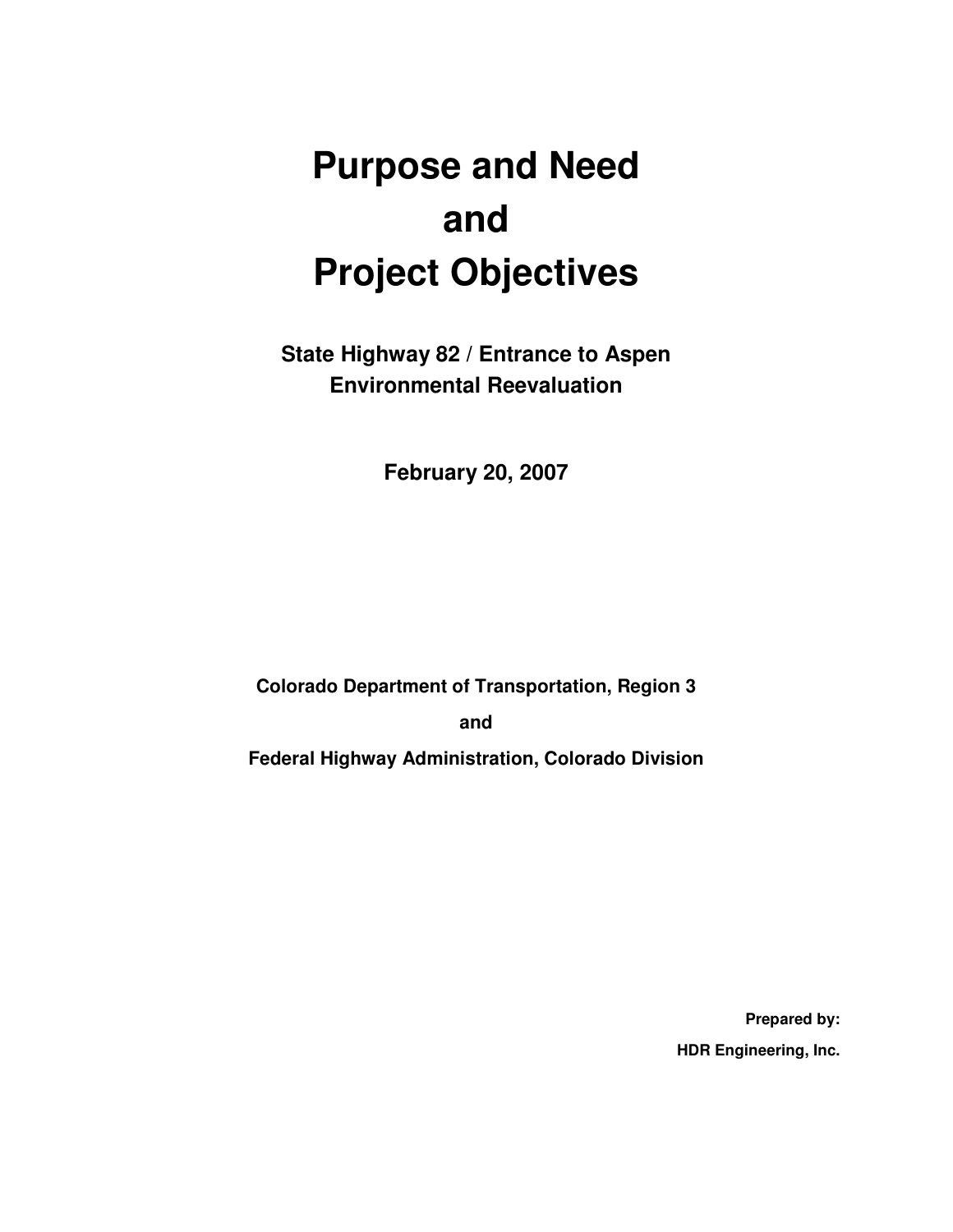#### **Contents**

| 1.0        |  |
|------------|--|
| 1.1        |  |
| 2.0        |  |
| <b>3.0</b> |  |
|            |  |

#### **Tables**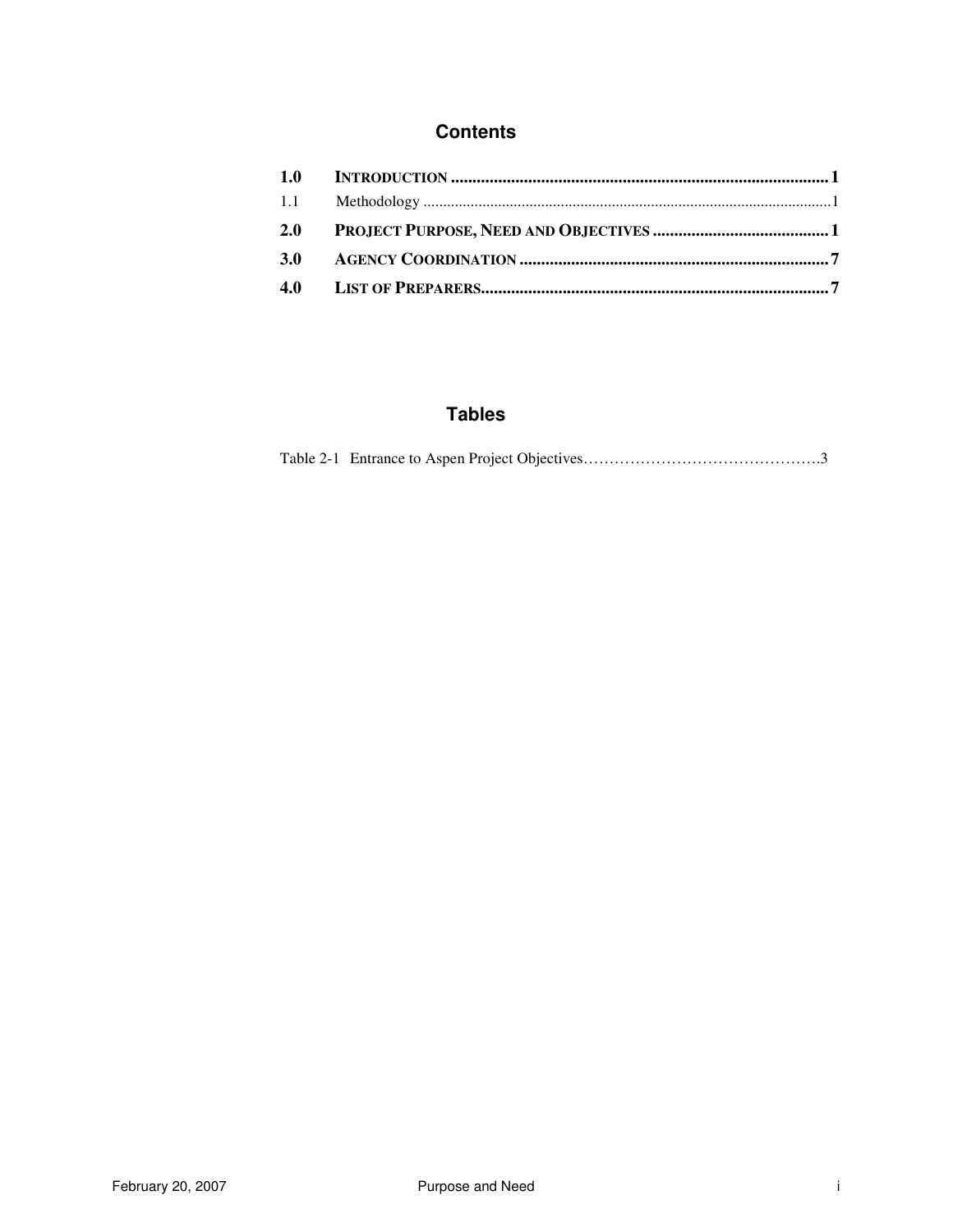## **1.0 Introduction**

This technical report provides a reevaluation of the project purpose, need and objectives for the State Highway 82/Entrance to Aspen. It is based on the Preferred Alternative selected in the 1998 Record of Decision (ROD).

#### **1.1 Methodology**

The review of project purpose, need and objectives was done based on the results of the reevaluation technical reports for all resources, and discussions with representatives from the City of Aspen, Pitkin County, Roaring Fork Transportation Authority, Town of Snowmass Village, the Colorado Department of Transportation, and the Federal Highway Administration.

# **2.0 Project Purpose, Need and Objectives**

The 1997 Final EIS (FEIS) for the State Highway 82/Entrance to Aspen states the project purpose as follows:

"The purpose of the Entrance to Aspen Environmental Impact Statement (EIS) process is to develop a transportation solution that addresses the transportation capacity inadequacies and safety problems of the study corridor while avoiding or minimizing adverse environmental impacts.

The capacity of State Highway 82 within the project corridor is limited by the existing substandard roadway which does not sufficiently accommodate the travel needs of the residents, employees and visitors to Aspen. Currently, during peak periods, State Highway 82 is extremely congested and operates at failing (stop and go) conditions. The safety of the highway in the analysis corridor is extremely poor when compared to similar Colorado highways. The accident rate on the S-curves is 386 percent of the state rural highway accident rate average and 149 percent of the state urban highway rate. Insufficient roadway features in the analysis corridor are evidenced by narrow lineage, narrow and non-existent shoulder width, over-capacity intersections, and sharp right-angle turns with high speed approaches. All of these items contribute to the lack of capacity and a poor safety record for the existing highway.

Transportation demand forecasts indicate that traffic demand will continue to rise and the system will be operating over the available capacity of the corridor for large portions of the day. The transportation problems associated with State Highway 82 have been recognized since the late 1960s. There is a strong understanding in the community that these serious and significant transportation problems need to be addressed and that these problems have become worse over the years. …" (Page I-1, FEIS).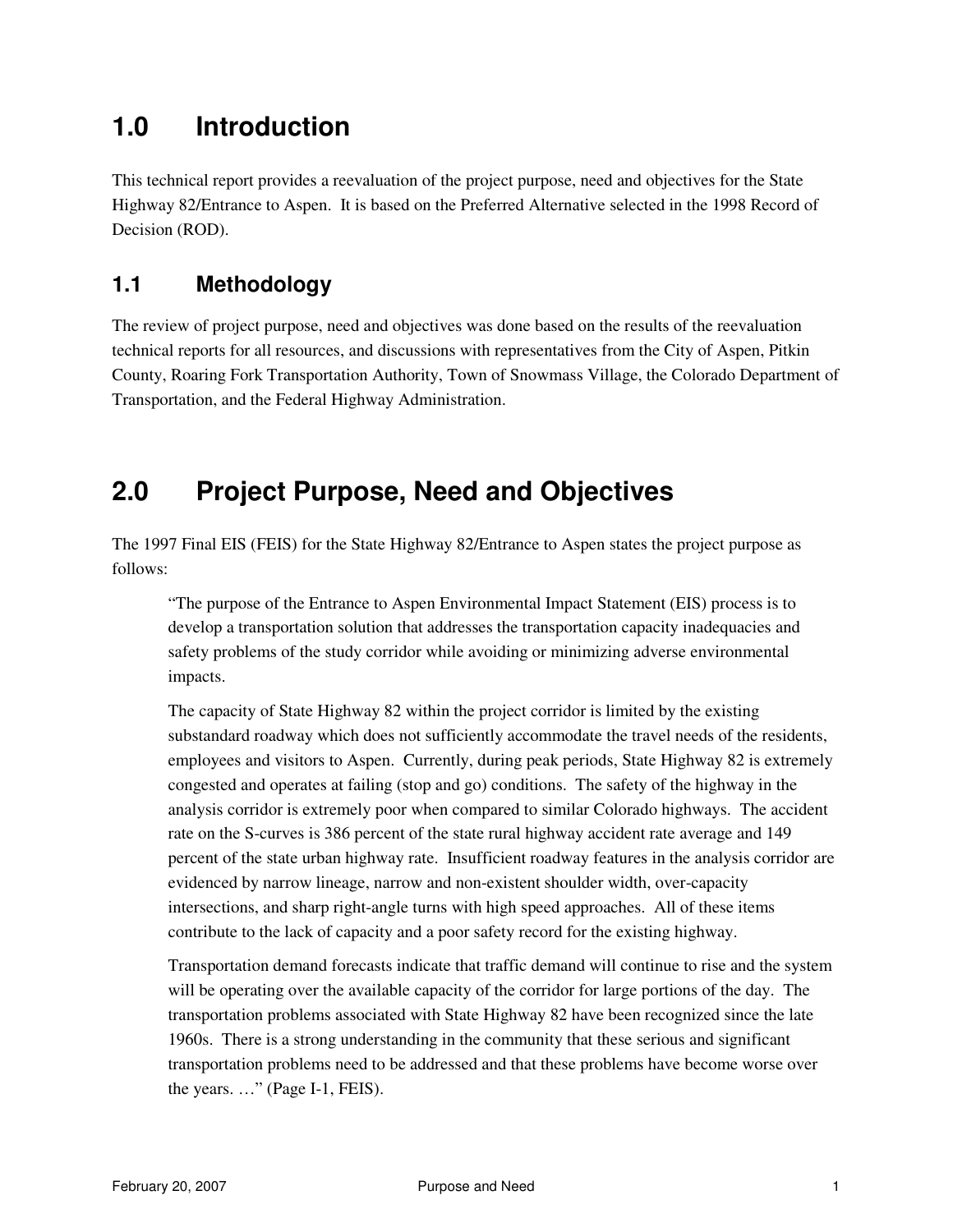The project purpose and need for transportation improvements remain valid, as demonstrated by current traffic counts, congestion conditions, safety and emergency access conditions, and traffic demand forecasts.  $<sup>1</sup>$ </sup>

Ten project objectives were developed early in the National Environmental Policy Act (NEPA) process for the Entrance to Aspen project. The 1998 ROD states that, "CDOT and FHWA have chosen the Preferred Alternative because it best meets the local communities' needs and desires, fulfills the project objectives, and provides flexibility in future design decisions."

The Project Objectives are shown below in Table 2-1, along with the description of how the Preferred Alternative, selected in the ROD, originally met those objectives. The table also describes how the ROD information<sup>2</sup> has changed, where applicable, and whether those changes have altered the project decisions made for the Entrance to Aspen.

 $\overline{a}$ 

<sup>&</sup>lt;sup>1</sup> Updated information on traffic and safety issues is presented in the State Highway 82/Entrance to Aspen Traffic Characteristics and Safety Technical Report, Environmental Reevaluation, February 2007.

 $2^2$  The Final EIS, published in 1997, outlined the same project Purpose and Need, and the same ten project objectives, as the ROD. However, a different alternative was selected in the ROD than that designated as Preferred in the Final EIS. Therefore, the ROD information is what is reevaluated, because this reevaluation addresses only the Preferred Alternative selected in the ROD.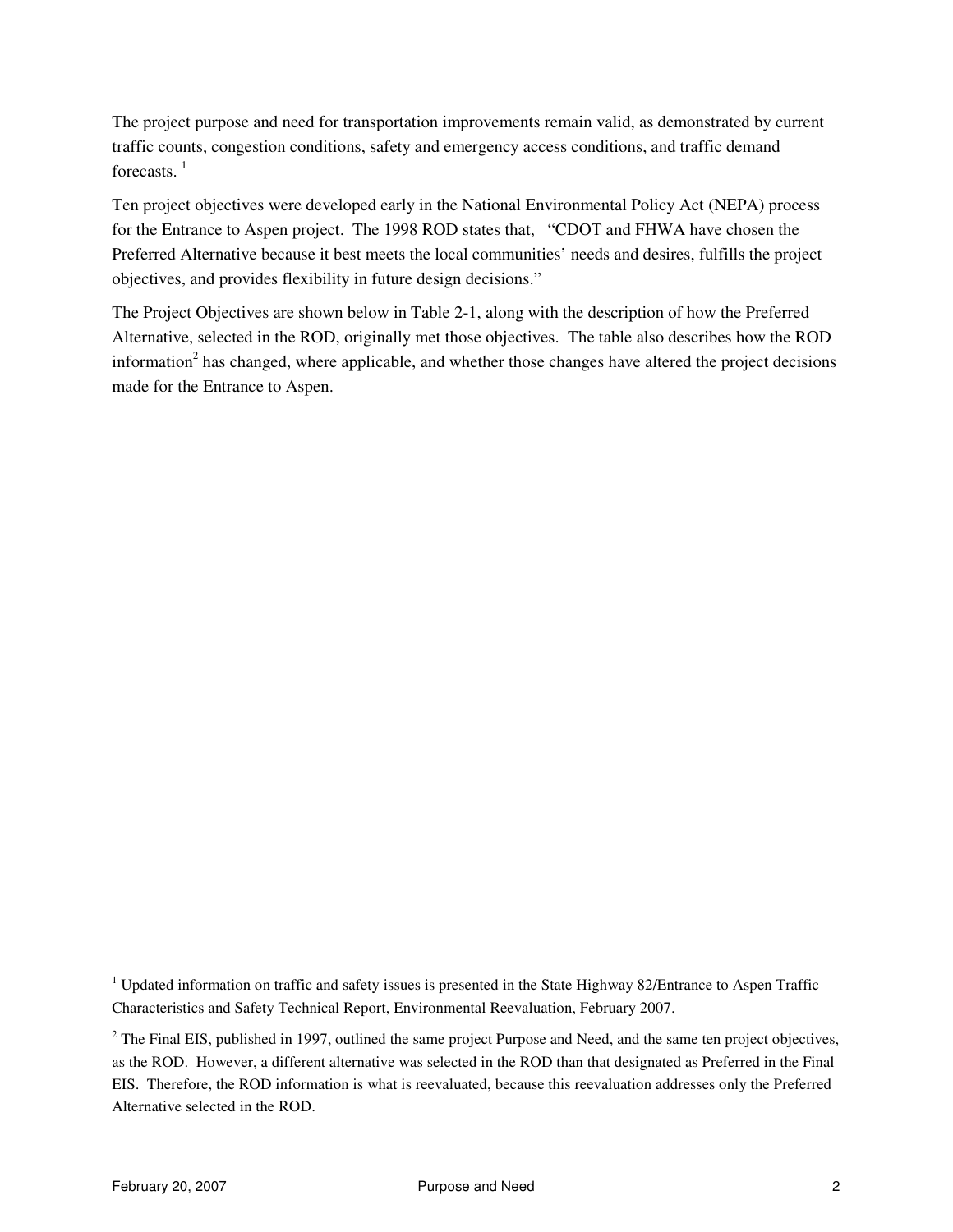| No.            | Project Objective as Stated in the<br><b>1998 ROD</b>                                                                                                                                                                                                                                                                                                                                                                     | How Preferred Alternative Selected in the<br><b>ROD Meets Project Objective</b><br>(1998)                                                                                                                                                                                                                                                                                                                                                                                                                                                                                                                                           | <b>Reevaluation of Objective and Current</b><br><b>Conditions</b><br>(2006)                                                                                                                                                                                                                                                                                                                                                                                                                                                                                                                                                                                                                                                                        |
|----------------|---------------------------------------------------------------------------------------------------------------------------------------------------------------------------------------------------------------------------------------------------------------------------------------------------------------------------------------------------------------------------------------------------------------------------|-------------------------------------------------------------------------------------------------------------------------------------------------------------------------------------------------------------------------------------------------------------------------------------------------------------------------------------------------------------------------------------------------------------------------------------------------------------------------------------------------------------------------------------------------------------------------------------------------------------------------------------|----------------------------------------------------------------------------------------------------------------------------------------------------------------------------------------------------------------------------------------------------------------------------------------------------------------------------------------------------------------------------------------------------------------------------------------------------------------------------------------------------------------------------------------------------------------------------------------------------------------------------------------------------------------------------------------------------------------------------------------------------|
|                | <b>Community Based Planning</b><br>Provide a process which is responsive to<br>local community-based planning efforts,<br>including the Aspen to Snowmass<br>Transportation Project and the Aspen Area<br>Community Plan, with special attention<br>focused on limiting vehicle trips into Aspen<br>to create a less congested downtown core.                                                                             | The Preferred Alternative has been developed<br>through an extensive and continuous public<br>involvement process with both local citizens<br>and elected officials. Adoption of the<br>incremental TM program as an integrated part<br>of the Preferred Alternative provides for the<br>goal of limiting future vehicle trips to existing<br>levels while providing flexibility in adoption of<br>stronger incentives and disincentives.                                                                                                                                                                                           | Remains valid. The Preferred Alternative is<br>compatible with all new and updated<br>planning documents and initiatives (see<br>Social Environment and Community<br>Character Technical Report). The TM<br>program has been implemented beginning<br>in 1995, and has succeeded in limiting<br>average annual traffic on State Highway 82<br>in the study area to 1993/1994 <sup>1</sup> levels.<br>Congestion in the downtown core will not be<br>further reduced until transit elements of the<br>Preferred Alternative are implemented;<br>currently, parking fees and restrictions may<br>add to downtown congestion as people<br>search for parking. (See System<br>Management and Traffic Characteristics<br>and Safety Technical Reports). |
| $\overline{c}$ | <b>Transportation Capacity</b><br>Provide needed transportation capacity for<br>the forecasted person trips in the year<br>2015. In doing this, this project will identify<br>a combination of travel modes, alignments<br>and transportation management actions to<br>seek to achieve the stated community goal<br>of limiting the number of vehicles in the<br>year 2015 to levels at or below those in<br>[1993/]1994. | With incorporation of incremental TM program,<br>the Preferred Alternative will provide for future<br>transportation capacity. Though the highway<br>system will operate under congestion, this<br>congestion is considered part of the<br>disincentive for single occupancy vehicle<br>(SOV) travel and will increase transit usage.<br>This objective sets the goal of limiting year<br>2015 traffic volumes to levels at or below those<br>in 1993/1994. (In ROD, traffic levels are<br>referred to as 1993 because the traffic model<br>for the EIS was based on 1993 volumes;<br>difference between 1993 and 1994 is minimal.) | Remains valid. The TM program has<br>succeeded in maintaining average annual<br>traffic volumes to just below 1993/1994<br>levels. However, as predicted, congestion<br>on State Highway 82 continues to increase<br>(peak hour counts are higher, and higher<br>counts occur more often than in<br>1993/1994), and will continue to increase<br>until more person-trips are transferred to<br>high-capacity transit vehicles (buses or<br>LRT). (See System Management and<br><b>Traffic Characteristics and Safety Technical</b><br>Reports).                                                                                                                                                                                                    |

**Table 2-1 Entrance to Aspen Project Objectives** 

<sup>&</sup>lt;sup>1</sup> The stated community goal in the FEIS and ROD is to limit "...the number of vehicles in the year 2015 to levels at or below those in 1994." However, throughout the FEIS and ROD, traffic volumes are referred to as levels at or below those in 1993. Levels are set at 1993 because the traffic model used for the EIS was based on 1993 volumes. The difference between 1993 and 1994 traffic volumes is minimal (ROD, pages 8 and 9). Therefore, in this Reevaluation, traffic volumes for the base year are referred to as "1993/1994 traffic levels".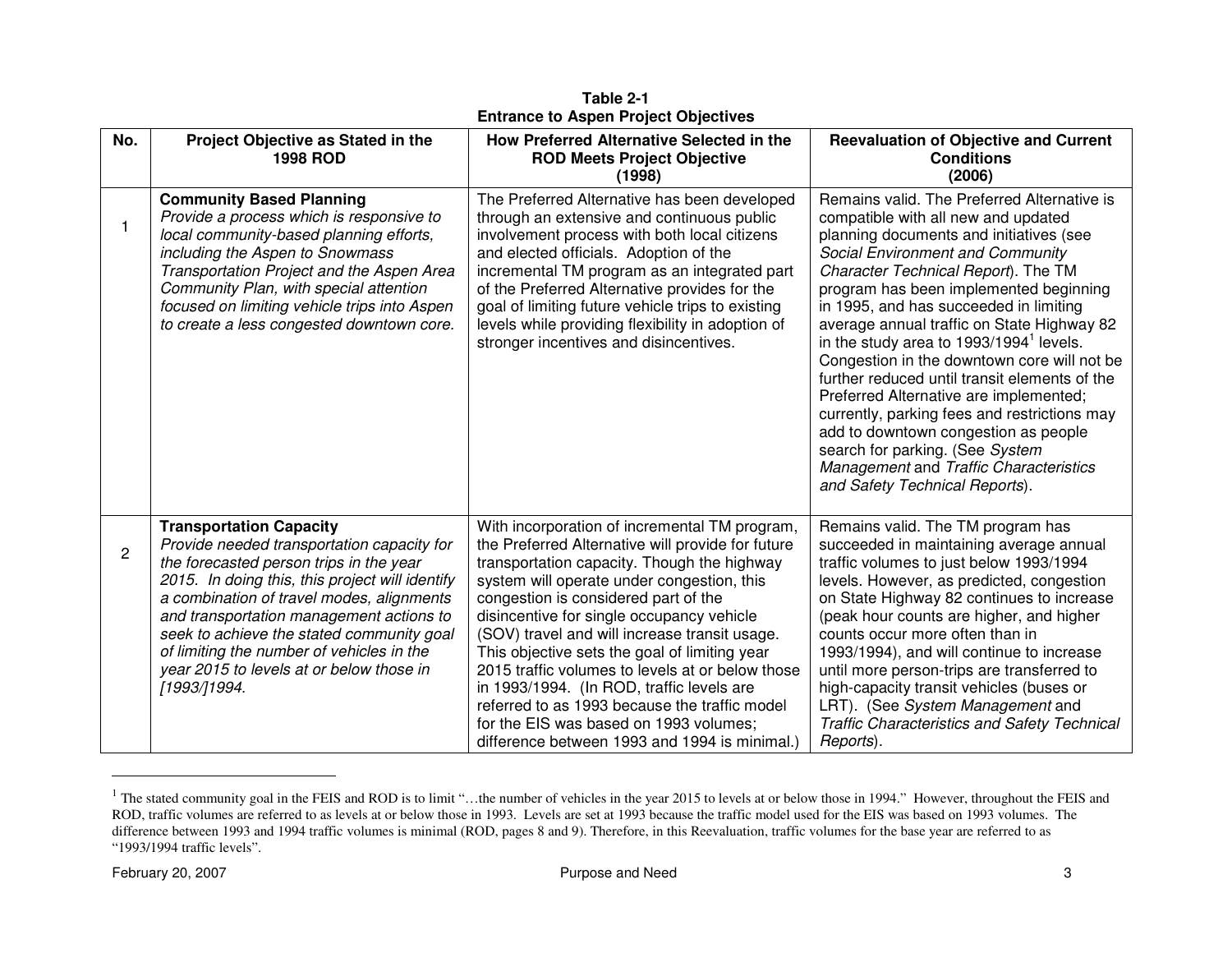| No. | Project Objective as Stated in the<br><b>1998 ROD</b>                                                                                                                                                                                                                                                                                                                 | How Preferred Alternative Selected in the<br><b>ROD Meets Project Objective</b><br>(1998)                                                                                                                                                                                                                                                                                                                                                                                                                                                                                                                                                                | <b>Reevaluation of Objective and Current</b><br><b>Conditions</b><br>(2006)                                                                                                                                                                                                                                                                                                                                                                                                                                                                                                                                                                                                                                                                                                                                                                                                                                                    |
|-----|-----------------------------------------------------------------------------------------------------------------------------------------------------------------------------------------------------------------------------------------------------------------------------------------------------------------------------------------------------------------------|----------------------------------------------------------------------------------------------------------------------------------------------------------------------------------------------------------------------------------------------------------------------------------------------------------------------------------------------------------------------------------------------------------------------------------------------------------------------------------------------------------------------------------------------------------------------------------------------------------------------------------------------------------|--------------------------------------------------------------------------------------------------------------------------------------------------------------------------------------------------------------------------------------------------------------------------------------------------------------------------------------------------------------------------------------------------------------------------------------------------------------------------------------------------------------------------------------------------------------------------------------------------------------------------------------------------------------------------------------------------------------------------------------------------------------------------------------------------------------------------------------------------------------------------------------------------------------------------------|
| 3   | <b>Safety</b><br>Reduce the high accident rate on State<br>Highway 82 and the existing S-curves at<br>State Highway 82/7 <sup>th</sup> Street/Main Street<br>and provide safety improvements for<br>bicyclists and pedestrians. Provide safe<br>access at all intersections for all<br>movements.                                                                     | The removal of non-local traffic from the<br>substandard S-curves and the addition of a<br>landscaped median separating inbound and<br>outbound traffic will reduce the high accident<br>rate on State Highway 82.                                                                                                                                                                                                                                                                                                                                                                                                                                       | Remains valid. The accident rate for the<br>Entrance to Aspen stretch of State Highway<br>82 has increased since 1993/1994, partly<br>due to the S-curves alignment, and partly<br>due to congestion increases. (See Traffic<br><b>Characteristics and Safety Technical</b><br>Report).                                                                                                                                                                                                                                                                                                                                                                                                                                                                                                                                                                                                                                        |
| 4   | <b>Environmentally Sound Alternative</b><br>Develop an alternative which minimizes<br>and mitigates adverse impacts. A process<br>will be used which follows the National<br>Environmental Policy Act (NEPA), the 1990<br>Clean Air Act Amendments (CAAA), the<br>1991 Intermodal Surface Transportation<br>Efficiency Act (ISTEA), and all pertinent<br>legislation. | The Preferred Alternative minimizes and<br>mitigates adverse environmental impacts. The<br>Preferred Alternative exceeds the<br>requirements of the CAAA and is one of the<br>least harmful alternatives evaluated in the EIS.<br>The Preferred Alternative mitigates the Section<br>4(f) resources impacts with the cut and cover<br>tunnel, relocates all trails that are impacted,<br>avoids impacts to the Holden Smelting and<br>Milling Complex (alignment shifted north to<br>avoid property takes within the historic site<br>boundary), and compensates for impacts by<br>returning some existing highway right-of-way<br>to the City of Aspen. | Based on current conditions, the Preferred<br>Alternative minimizes and mitigates adverse<br>impacts. Some components have been<br>built, and all prescribed mitigation has been<br>accomplished. The Preferred Alternative<br>exceeds the requirements of the CAAA, and<br>will operate below the new 2015 mobile-<br>source portion of the $PM_{10}$ emissions<br>budget as set forth in the 2015 SIP. The<br>project complies with NEPA, CAAA, and the<br>2005 Safe, Accountable, Flexible, Efficient<br>Transportation Equity Act: A Legacy for<br>Users (SAFETEA-LU) which supersedes<br>ISTEA, and with all other changes in<br>environmental laws and regulations. The<br>Section 4(f) impacts have been and will be<br>mitigated as described in the ROD. To<br>date, CDOT has relocated/restored<br>approximately 10,000 linear feet of trails,<br>and has conveyed 31 acres of open space<br>to the city and county. |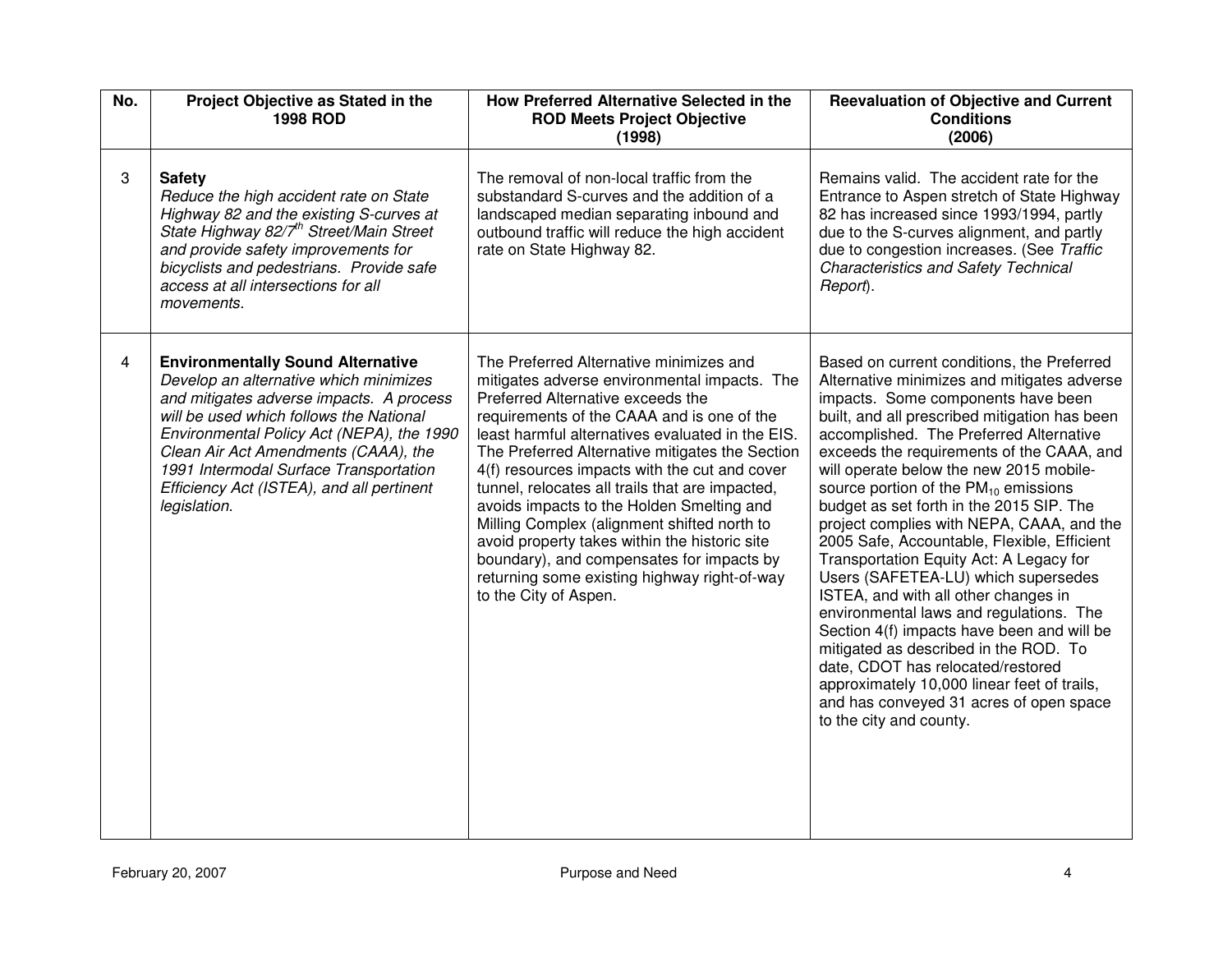| No. | Project Objective as Stated in the<br><b>1998 ROD</b>                                                                                                                                                                                                                    | How Preferred Alternative Selected in the<br><b>ROD Meets Project Objective</b><br>(1998)                                                                                            | <b>Reevaluation of Objective and Current</b><br><b>Conditions</b><br>(2006)                                                                                                                                                                                                                                                                                                                                                                                                                                                                                                                                                                                                                                                            |
|-----|--------------------------------------------------------------------------------------------------------------------------------------------------------------------------------------------------------------------------------------------------------------------------|--------------------------------------------------------------------------------------------------------------------------------------------------------------------------------------|----------------------------------------------------------------------------------------------------------------------------------------------------------------------------------------------------------------------------------------------------------------------------------------------------------------------------------------------------------------------------------------------------------------------------------------------------------------------------------------------------------------------------------------------------------------------------------------------------------------------------------------------------------------------------------------------------------------------------------------|
| 5   | <b>Community Acceptability</b><br>Develop an alternative which fits the<br>character of the community and is<br>aesthetically acceptable to the public.                                                                                                                  | The Preferred Alternative reflects the<br>agreements reached to date between the<br>communities while accommodating future<br>decisions based on local discussions and<br>elections. | Remains valid. The Preferred Alternative<br>continues to meet agreements and<br>resolutions reached to date in and among<br>the local jurisdictions. However, the<br>community continues to express divided<br>opinions on the solution to the State<br>Highway 82 traffic problems. The City of<br>Aspen is planning additional community<br>input and involvement activities after the<br>completion of this reevaluation, to gauge<br>the current community attitudes toward<br>transportation improvements. Results of<br>future local elections will continue to<br>determine whether the Preferred Alternative<br>(or any other transportation solutions) can<br>be implemented.                                                 |
| 6   | <b>Financial Limitations</b><br>Develop an alternative that is financially<br>realistic with respect to current and<br>expected funding levels and programs,<br>while being responsive to both the<br>community's character and prudent<br>expenditures of public funds. | The Preferred Alternative is financially realistic,<br>sensible, and responsible to both the<br>community's character and prudent<br>expenditures of public funds.                   | Remains valid. Though all design,<br>construction, operation, and maintenance<br>costs have escalated substantially since the<br>ROD, the Preferred Alternative remains<br>financially reasonable in today's financial<br>climate, because it provides for a phased<br>approach to implementation of transit<br>elements. Non-phased alternatives (i.e.,<br>alternatives that require highway<br>improvements and LRT construction<br>simultaneously) are less feasible due to the<br>high costs of LRT coupled with the lack of<br>federal funding sources. The allowance in<br>the Preferred Alternative for exclusive bus<br>lanes provides an interim transit element<br>with a higher likelihood of funding in the<br>short term. |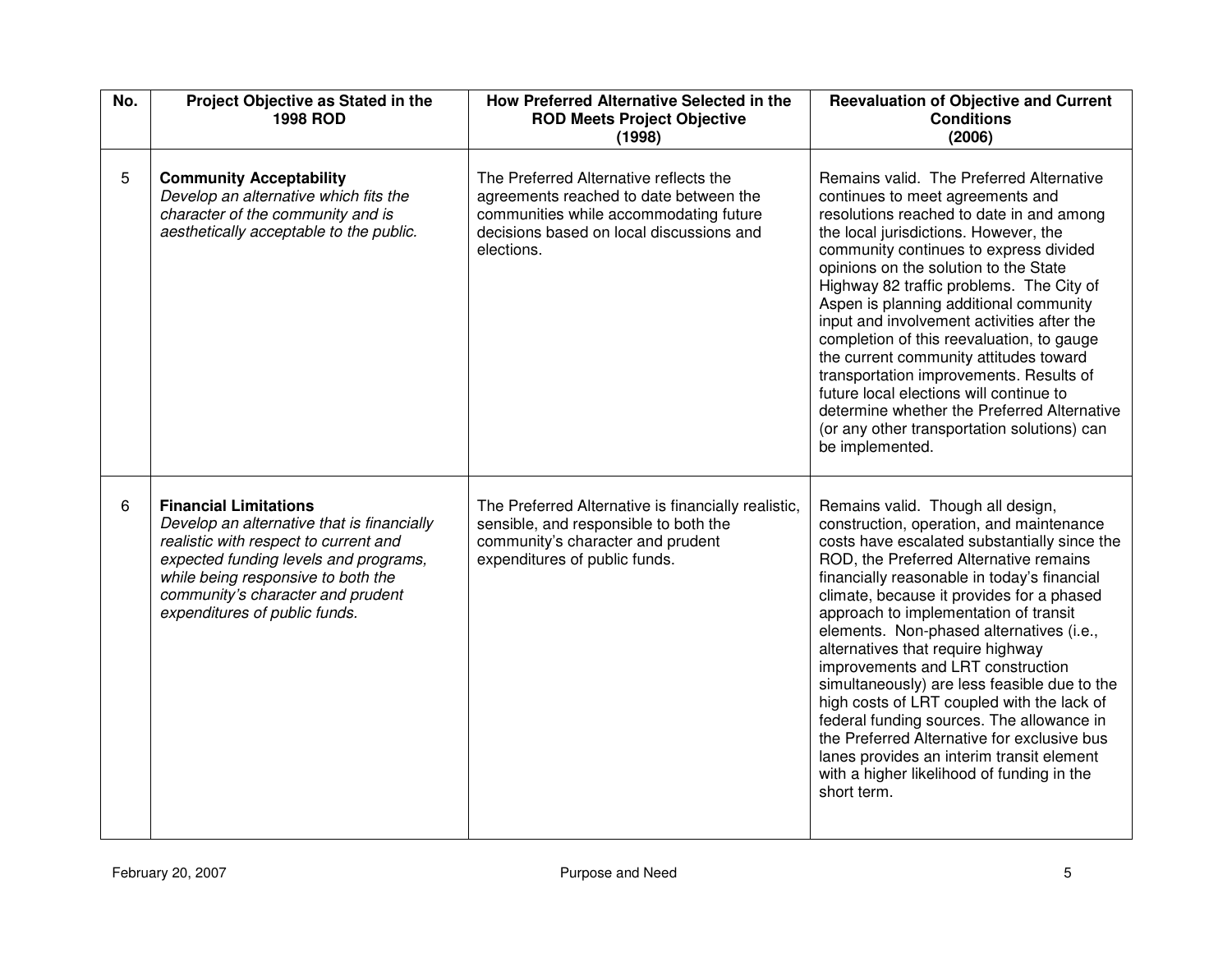| No.            | Project Objective as Stated in the<br><b>1998 ROD</b>                                                                                                                                                                                                                                                                                                                         | How Preferred Alternative Selected in the<br><b>ROD Meets Project Objective</b><br>(1998)                                                                                                                                                                                                                                                                                      | <b>Reevaluation of Objective and Current</b><br><b>Conditions</b><br>(2006)                                                                                                                                                                                                                                                                                                                                      |
|----------------|-------------------------------------------------------------------------------------------------------------------------------------------------------------------------------------------------------------------------------------------------------------------------------------------------------------------------------------------------------------------------------|--------------------------------------------------------------------------------------------------------------------------------------------------------------------------------------------------------------------------------------------------------------------------------------------------------------------------------------------------------------------------------|------------------------------------------------------------------------------------------------------------------------------------------------------------------------------------------------------------------------------------------------------------------------------------------------------------------------------------------------------------------------------------------------------------------|
| $\overline{7}$ | <b>Clean Air Act Requirements</b><br>Since the Aspen area is a $PM_{10}$ air quality<br>non-attainment area, the Preferred<br>Alternative must meet the requirements of<br>the CAAA by demonstrating project<br>conformity.                                                                                                                                                   | The Preferred Alternative exceeds the<br>requirements of the CAAA.                                                                                                                                                                                                                                                                                                             | Remains valid. The Aspen area has been<br>re-designated as attainment/maintenance<br>for $PM_{10}$ and a new emissions budget has<br>been set in the 2015 SIP. The Preferred<br>Alternative is in conformity with the 2015<br>SIP, and would result in $PM_{10}$ emissions<br>lower than the mobile-source portion of the<br>new emissions budget. (See Air Quality<br>Technical Report.)                        |
| 8              | <b>Emergency Access</b><br>Respond to the need for an alternate route<br>for emergency response to incidents inside<br>and outside of Aspen.                                                                                                                                                                                                                                  | The Preferred Alternative improves emergency<br>access by providing an additional bridge<br>across Castle Creek. The existing State<br>Highway 82 right-of-way could be used as an<br>emergency access route to and from the<br>existing bridge if the new bridge becomes<br>inaccessible.                                                                                     | Remains valid. (See Traffic Characteristics<br>and Safety Technical Report.)                                                                                                                                                                                                                                                                                                                                     |
| 9              | <b>Liveable Communities</b><br>Provide a system which reflects the small<br>town character and scale of the Aspen<br>community, and which enhances the<br>quality of life for residents and visitors. The<br>system shall provide more accessible<br>transportation which increases the mobility<br>of the community and therefore provides<br>for a more liveable community. | The Preferred Alternative is consistent with the<br>goals of maintaining a small town character<br>and enhances the quality of life for the<br>residents and visitors by limiting vehicle traffic<br>to 1993/1994 levels. The provision of an<br>improved, efficient LRT system further<br>enhances the livability and mobility of the<br>community.                           | Remains valid. The provision in the<br>Preferred Alternative for interim exclusive<br>bus lanes prior to implementation of LRT<br>will allow a high-capacity transit element to<br>be implemented until funding and approval<br>of LRT is secured. Accommodating<br>increased person-trips through high-<br>capacity transit will help maintain the<br>livability and mobility of the community and<br>visitors. |
| 10             | <b>Phasing</b><br>Provide an alternative which allows for<br>future transit options and upgrades.                                                                                                                                                                                                                                                                             | The Aspen community has long expressed a<br>desire for the high quality transit system that is<br>included in the Preferred Alternative. The<br>ultimate goal of the Roaring Fork Valley is to<br>develop a fixed guideway system that<br>connects Glenwood Springs to Aspen. The<br>Entrance to Aspen LRT system may be the<br>first step towards a realization of this goal. | Remains valid. The Preferred Alternative<br>provides the flexibility to implement an<br>interim transit solution (exclusive bus<br>lanes), while preserving the right-of-way for<br>an ultimate LRT system. This flexibility is<br>considered to be more important in today's<br>financial climate, where state and federal<br>funding is limited.                                                               |